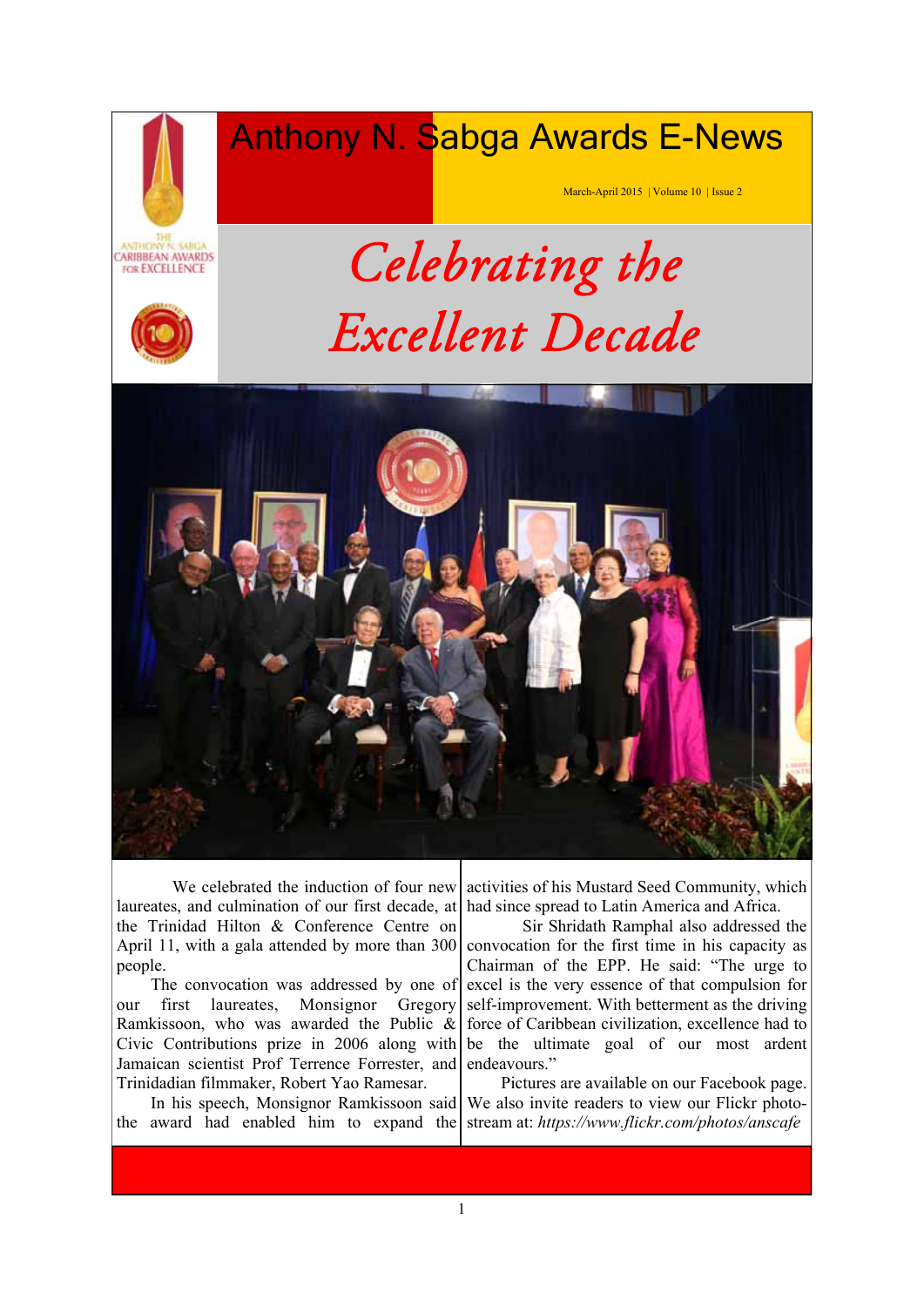#### **Mr Herbert Samuel, St Vincent & The Grenadines, Entrepreneurship**



It is with a deep sense of humility and appreciation that tonight I accept this Anthony N Sabga Caribbean Award for Excellence.

I am truly humbled when I read the stories of my fellow laureates, Dr Mohamed, Professor Hosein and Professor Narine.

I am grateful that the programme's selection committee has thought me worthy of their company and of those that have gone before us.

My appreciation of this recognition and this award is at two levels. On a personal level, I feel that I have been elevated to a great height, and I am grateful.

On a philosophical level, I suppose, I see this recognition as a vital statement about the value of entrepreneurship and innovation to the development of today's Caribbean society. I believe it is unfortunate that, even in this  $21<sup>st</sup>$  century entrepreneurship, particularly where it involves innovation, is underrecognized, undervalued and therefore under-represented in our region – and it is my sincere wish that this award will be a catalyst and inspiration for others like me.

I wish to say a few specific words of

thanks: To the Anthony N Sabga nomination and selection committees, thank you for seeing value in my journey.

To my father Claude, who ignited my curiosity by instilling a love for reading at an early age – thank you. To my wife Sherie, who is constantly teaching me by example to be a better person – thank you. And thanks be unto God the creator, who gives us life, grace and hope for a better tomorrow.

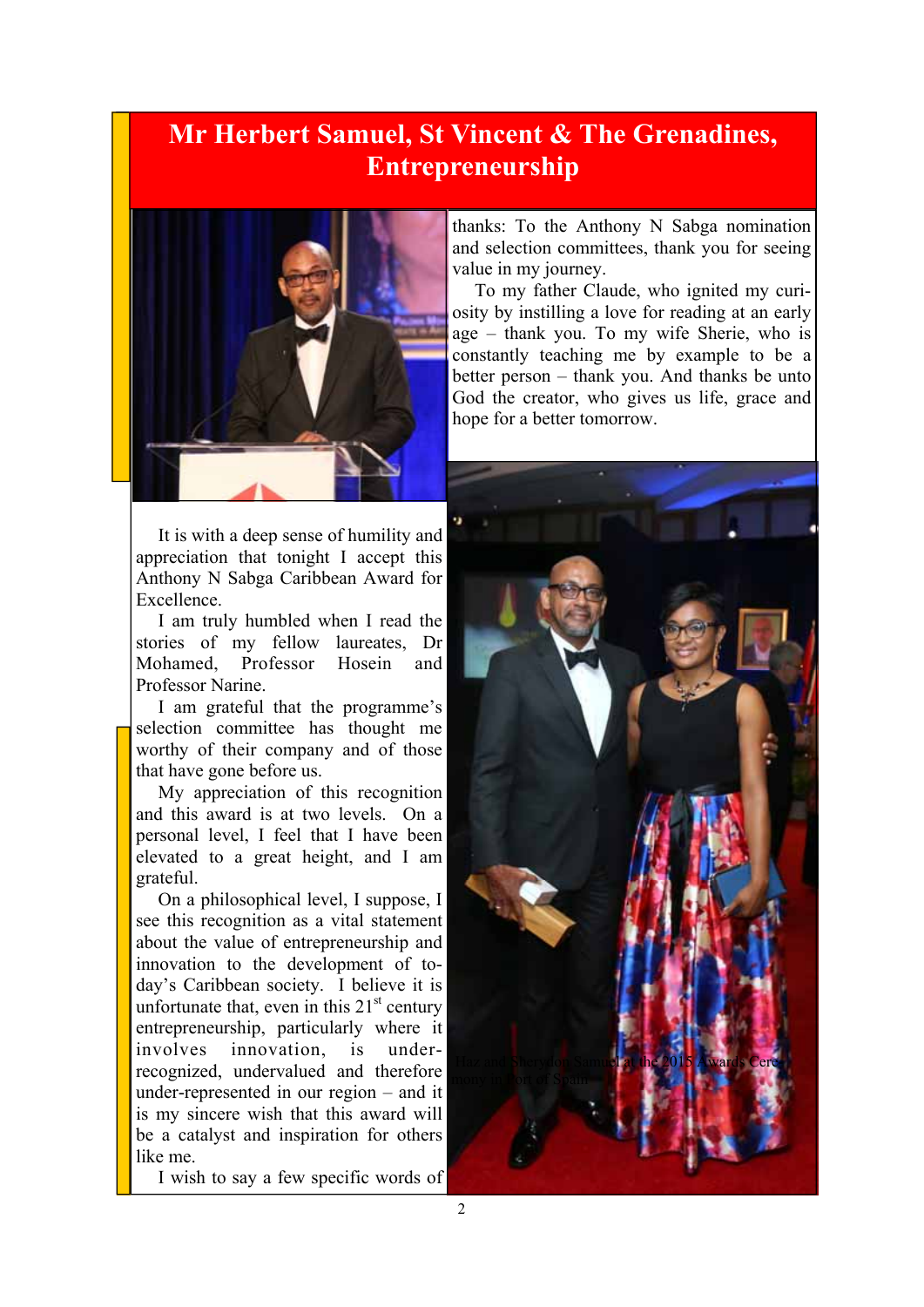#### **Dr Paloma Mohamed Martin, Guyana Arts & Letters**



Fellow laureates, dignitaries, special invitees, ladies and gentlemen, I bring you greetings from the sleeping giant of the Caribbean, the bounteous and lush Guyana. Guyana, my lovely native land, teeming with promise and poised for greatness for such a long time like so many young artists of this region. I was born in Guyana but raised by the region. Today, I stand here humbled by this moment and truly thankful for this Caribbean.

Sublime moments such as these cause us to reflect deeply. The more we reflect the more we understand how fortunate we are when we are chosen from among so many deserving others. Today's artists inhabit a world in which support for the arts is dwindling. Those in the Caribbean, especially young creative people, are generally without platform from which to launch, without successful indigenous role models, without supportive structures and training opportunities which would link them to business, without respectful non-exploitative engagements which enable them to live dignified and fruitful lives. I am often saddened and deeply disturbed by the misunderstanding that the arts are not important. I want nothing more than to see this erroneous perception and the poor conditions it helps to engender for artists to

change for the better. So for me this award is less about what I can do for myself but what it can helps others to do.

I am often inspired, awed and excited at what is produced in the arts even in dire circumstances. So in accepting this award, I do so with full clarity and in homage to all those artists who have not stood here. Thank you for what you do for this region. Thank you.

It *is* a special thing when a company can express understanding and caring for the conditions I just described with an initiative such as the Sabga award. Here things are not done in platitudes but with substantive support. This in itself is something to celebrate. Dr. Anthony N. Sabga, his family and foundation have demonstrated much like successive Guyana governments have done with the Guyana Prize, The Caribbean Press and CineGuyana, that tangible support of the arts pays exponential dividends if allowed to blossom in freedom and if managed judiciously. I therefore salute the family and foundation on behalf of Guyana and laureates present past, and future for their vision and generosity. Thank you.

I want to challenge other mega businesses in this region to join this movement. If Dr. Sabga and his family can do it, surely you can too?

The chair of the Regional Eminent Person's panel, irrepressible Sir Shridath Ramphal and members of that commitee, the inexhaustible Chair of Guyana's eminent person's panel Dr. Seeta Roath and her members have demonstrated their own commitment to excellence in their lives and work. They have with their Laureate choices over these 10 years not only celebrated but validated the Caribbean presence on the planet. I never cease to be amazed at what people from this little space have been able to do and I feel particularly honored to be joining these esteemed ranks as the first woman laureate in 10 years for Arts and Letters. For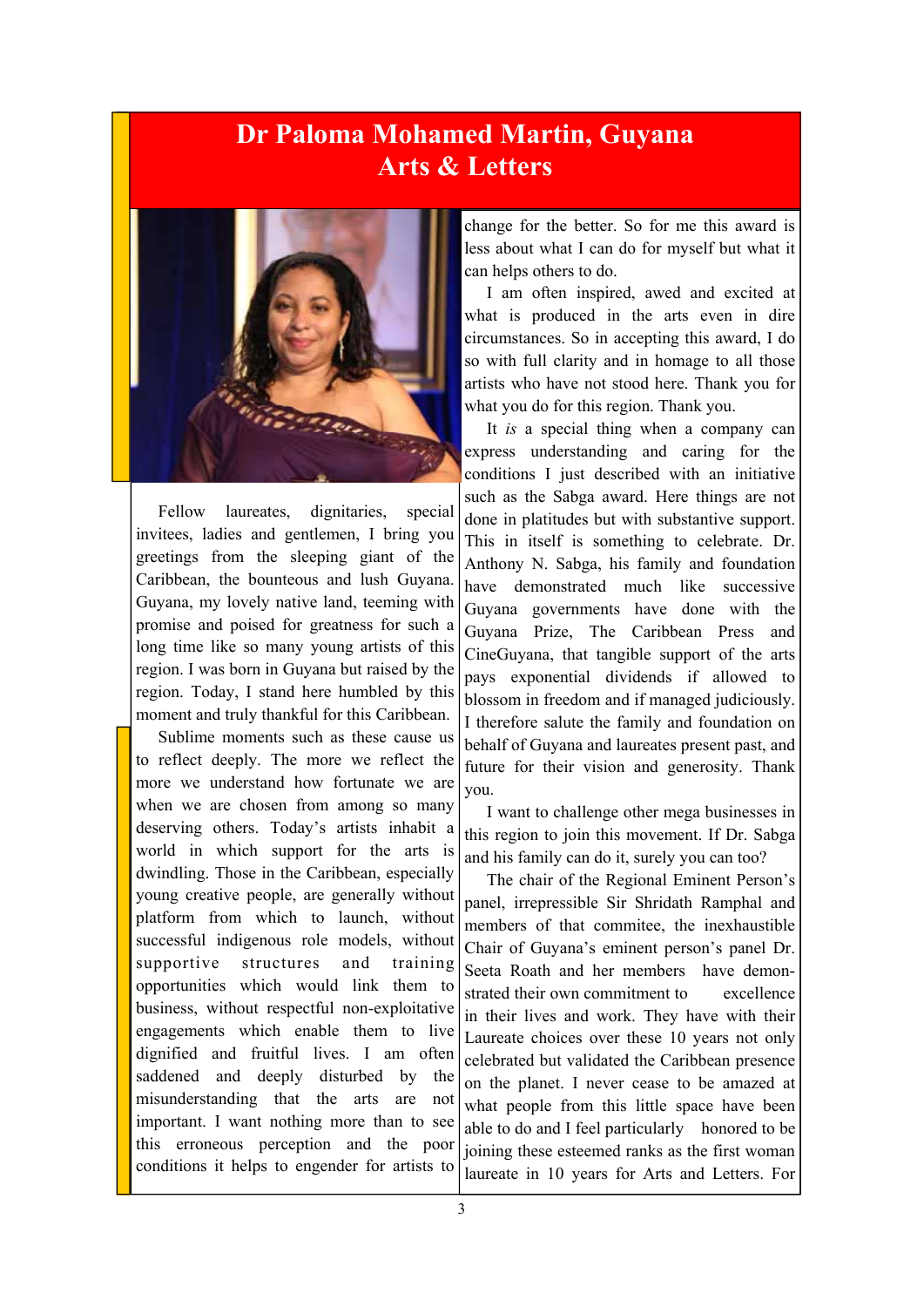#### **Dr Paloma Mohamed Martin, Guyana Arts & Letters**

leading the process of transforming the way we see ourselves I thank you selection panels. People like me always know we have work to do but we never expect it be noticed beyond those who are impacted directly. My journey to this moment has been long and the investment great. The truth is that though Guyana birthed and raised me, Trinidad also nurtured and the Caribbean nourished me. I was profoundly influenced by Dr. Efebo Wilkinson, Rawle Gibbons, Eintou Springer, Norvan Fullerton and the Centre for Creative and Festival Arts here in Trinidad and by Dr. Dennis Brown and Al Creighton of Jamaica. Beyond that I thank all those others in so many countries who have trained, shared, worked with, trusted and supported me these past 30 years.

Throughout my life I have received so much love and so many kindnesses that it is impossible to recount everyone who has supported my development. I will only be able to refer to a precious few by name here but my memory for such things is good and I assure you I do remember all past kindnesses. In this particular moment I wish to pay homage to researcher Roxana Kawall and four special people for supporting my nomination with references: Prof. Eddie Greene who has given his life to the service of others and who is still working assiduously against stigma and discrimination in this region; Prof. Vibert Cambridge whose lifelong commitment to researching and documenting the vibrant cultural history of the Guyana is monumental; Prof. David Dabydeen our most prolific contemporary prize winning writer and an amazing intellect; Dr. Bruce Paddington, whose singular contribution to building a film culture and industry in the region is incalculable and under-appreciated. What can I do but to live up to your inspiring lives as my way of thanking you?

I am also thankful for the absolute professionalism and patience of Dr. Raymond Ramcharitar and Ms. Maria Superville-Neilson of the Sabga Foundation and for the love and support of close family and friends, Beverley Reynolds, Volderine Hackett, Fr. Montrose and Dr. Mark Tumbridge, Darryl and Debra Woo, Arnold, Ceronne, Brenda, Nan, Sisters Gloria Gray and Anne Bradshaw, Simeon, Barry, Petamber, Vanda, Philip, Winston and Marcia Riley, Kris, Tivia and Lisa, my Mothers Mariee Fedee Mohamed, and Dorthy Smartt who are generous giants, Sandi, Carri, Jackie, Ramon, Ray, Raoul, Nephews and nieces Akeem, Mario, Josh, Elijah, Denizil, Leah and Julian and my own beloved boy Shabaka, and the special and enduring memory of his father, Prof. Tony Martin; special mention to my nieces Lilia and Tyra and my nephew Tyrease for your endurance these last few months.

In accepting the award I contemplated the tremendous boon it would present to the projects upon which I work*,* Healing Arts, Theatre Guild, CineGuyana, Moray House and Just off the Street Foundation whose founder is here with us tonight. Ladies and gentlemen, everyday in my prayers, I ask God not to make me a liability but to make me a light in the world.

I truly feel that this award is a "godsend" to this work and his way of saying here child, be my light. I therefore see this not as a moment of personal glory but of regional affirmation and I am truly thankful to all who have worked to create it.

May this prize and the laureates it creates continue to grow in stature and strength for another 100 years and may the fruit of this bough be bounteous.

I Thank You.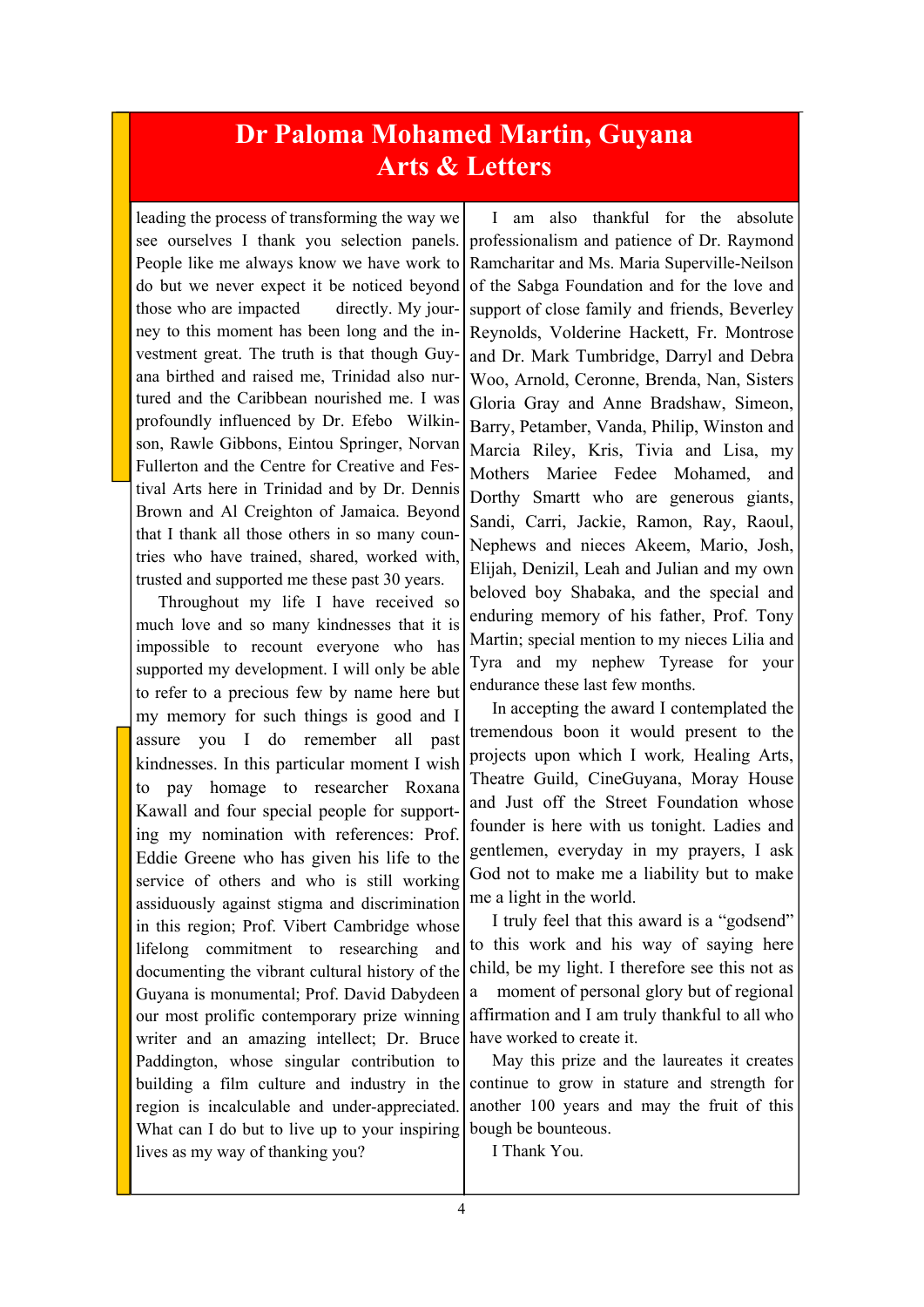#### **Prof Suresh Narine, Science & Technology, Guyana**



Thank you for taking the time to be here this evening to celebrate this year's Sabga laureates, thank you for punctuating this important evening in our Caribbean archipelago with your presence and your support. This evening, to my mind, is about recognizing Caribbean potential, forging Caribbean identity and celebrating Caribbean successes, but most of all, endorsing and watering the garden of Caribbean unity. And in so doing, we recognize the role that vision and selfless philanthropy play in enabling our region to be all it can be. I therefore, with admiration and a deep sense of gratitude, first of all thank Dr. Anthony N. Sabga for his leadership, his vision and his love of all things Caribbean. You, sir, have been able to see above the throng to Caribbean horizons of prosperity, unity and shared vision, and you have had the courage and the skill to create a lasting and pivotal mechanism to help achieve and celebrate these goals, in the Caribbean Awards for Excellence.

No civilization can effectively progress towards shared values without the celebration of positive role models. When I examine the laureates of the Caribbean Awards for Excellence in past years, and also my fellow laureates this year, in addition to being humbled to be in their company, I am convinced that the Caribbean will continue to move from strength to strength in the pursuit of our cultural identity and its expressions and a sustainable future of prosperity. I therefore wish to recognize the these issues  $-$  as all of you Caribbean folk

hard work of each of the country nominating committees in identifying and nominating deserving Caribbean women and men for the Caribbean Awards of Excellence. To the panel of eminent persons whose job must not be easy to choose from the wide pool of accomplished Caribbean personalities nominated for this award; on behalf of all the laureates, past and present, I thank you for your time, your leadership and your commitment to excellence.

To this year's laureates: thank you for your spirit, your scholarship, your accomplishments and your citizenship. I am deeply honored to be in your company. The value of this award to me has been greatly enhanced because it counts you among its laureates. The award for the Science and Technology category is particularly valuable to me also, because it presumes to place me, if in this instance only, in the exalted company of Professor Hosein, whose track record of accomplishment and service can only be described as sterling. To share a spotlight with my fellow Guyanese and Queen's College alumna, Dr. Paloma Mohammed, is particularly special, for she represents both country and school with distinction and grace. And to Mr. Herbert Samuel; you epitomize the spirit of entrepreneurship which is so pivotally important to the development of our region – your work in reducing energy consumption is of utmost importance to the Caribbean.

I have been fortunate to receive a number of accolades related to my scientific work over the course of my career, but this award is easily the most special to me. It is special, first and foremost, because it is from home. But this distinction also encourages me, as this celebration tonight should also encourage us all, to think critically of our shared future and the challenges that future Caribbean generations face.

Our world today faces a nexus of socalled WICKED problems: collapse of the world's financial systems, dwindling fossil fuel resources, growing shortages of fresh water and food, climate change, and skilled labor. The Caribbean is particularly vulnerable to ALL of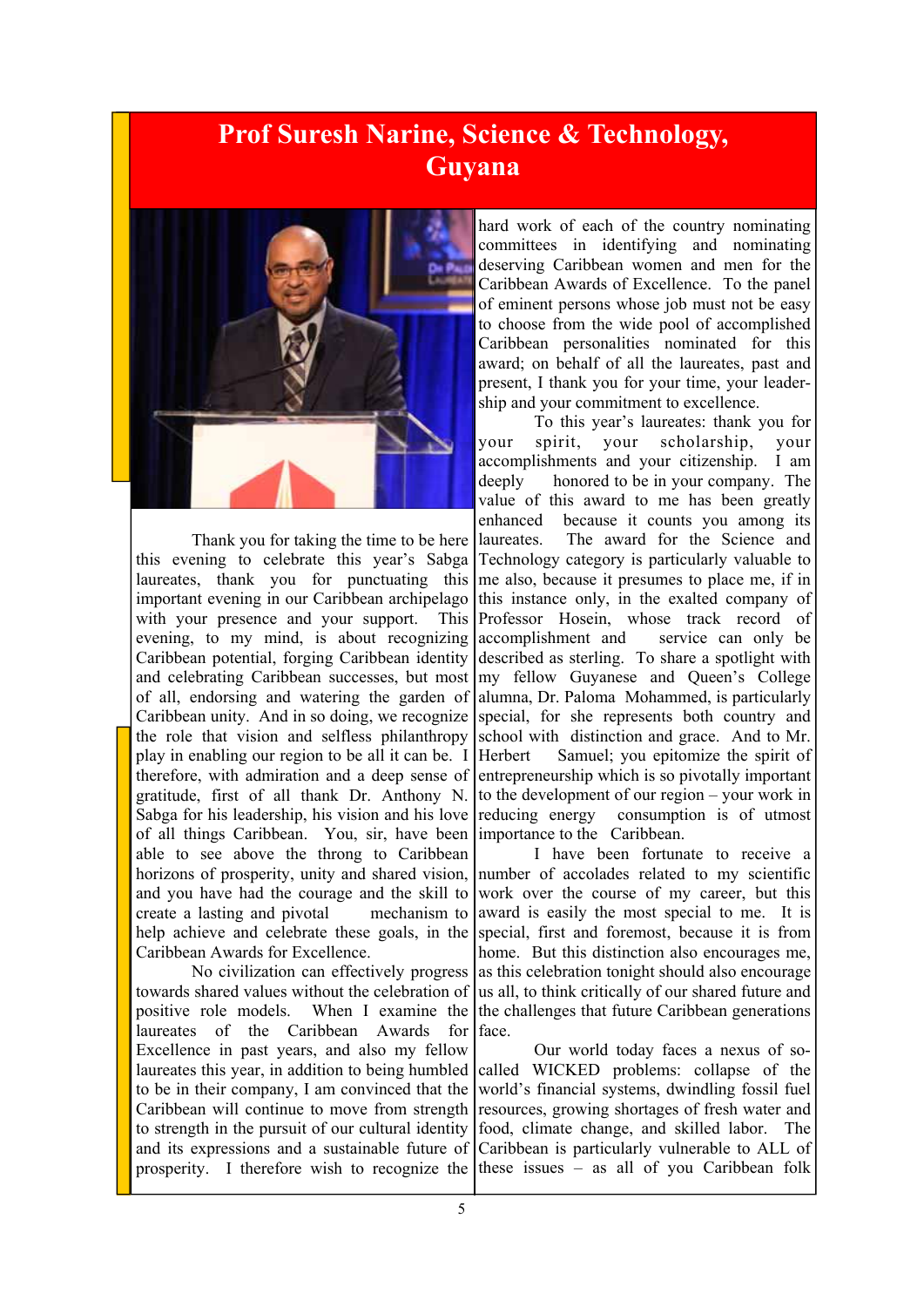#### **Prof Suresh Narine, Science & Technology, Guyana**

know, the banana trees only have to hear of the hurricane coming, and they does all lie down flat. To craft successful responses to these challenges, the Caribbean needs regional strategies which harness **all** of our collective resources.

 The countries whose citizens are eligible for the Sabga Awards contain scarcely 6,000,000 souls. Are we to fulfill the ancient Zimbabwean prophecy: "When the level of the water hole drops, the animals look at each other differently?" We all remember Dr. Eric Williams' poignant mathematics – 1 from 10 leaves nought. Imagine, we have a handful of countries, with a collective marketplace of only 6,000, 000, with a shared language, shared heritage, shared cricket team, common culture and facing common threats, but we have as many approaches to food security, science and technology and security as we have countries?

As we celebrate a few scant miles from the lapping waves of the Gulf of Paria separating Trinidad and Tobago from the South American mainland and sister Caribbean country Guyana, CARICOM's net food import bill is more than a whopping US \$4.5 billion. Right here, in T&T, the food import bill is US \$950 million, second only to Jamaica, with a food import bill of close to US \$1 billion. The region spends nearly US\$0.5 billion on imported rice and sugar, even as across the Gulf, Guyana struggles to find markets for its rice. The Jagdeo Initiative in CARICOM on Agriculture and Food Security has disappeared into the void created by a lack of regional leadership within CARICOM. And so, despite the demand, Guyana, Suriname and Belize, with large tracts of arable land, significant fresh water resources and low population densities remain relatively undeveloped with regards to their vast agricultural potential.

Our region receives less than one percent of the world's foreign direct investment, and other than for T&T and Suriname, has a crippling dependence on imported fuel. Yet, we do not have a regional strategy for

alternative, green sources of energy. The vast potential of hydropower in Guyana and Suriname could benefit significantly from regional investments and regional supply agreements for electricity, to the benefit of energy security for many of the neighboring states.

Science and technology and their potential for providing quantum improvements in well-being of Caribbean peoples is indisputable among our member nations. Much more needs to be done in integrating the University of the West Indies, University of Guyana, Anton de Kom University, University of Technology, Jamaica, University of Trinidad and Tobago and other colleges and universities across our region. There is an urgent need to share resources, remove fragmentation and reduce duplication. In this regard, the Caribbean Examinations Council stands as a living, successful example of embracing regional standards in education. There is an urgent need to promote a culture of scientific entrepreneurship, and a concomitant and urgent need for the region to continue to improve the way it handles intellectual property.

In my own efforts in Guyana, I have seen firsthand how important a tool science and technology can be in leap-frogging the developmental process. I firmly believe that our region's science and technology portfolio should be heavily focused on technology transfer and the harnessing of S&T for development and wellbeing of our people. Even as we pursue technologies appropriate to our particular circumstances, critical mass cannot be accomplished without pooling our regional resources. The problem is not our individual peoples, who collaborate quite naturally – I firmly contend that the problem resides with our political leadership lacking the political will to address this problem.

I know I should have used these five minutes to talk about my own career, but my career is less important compared to the urgent need to work towards true regional unity, shared strategies and goals. In closing, I wish to gratefully accept this award on behalf of the staff of the Institute of Applied Science and Technology in Guyana, and the many students, postdoctoral fellows, research associates and collaborators who have contributed so incredibly to my career.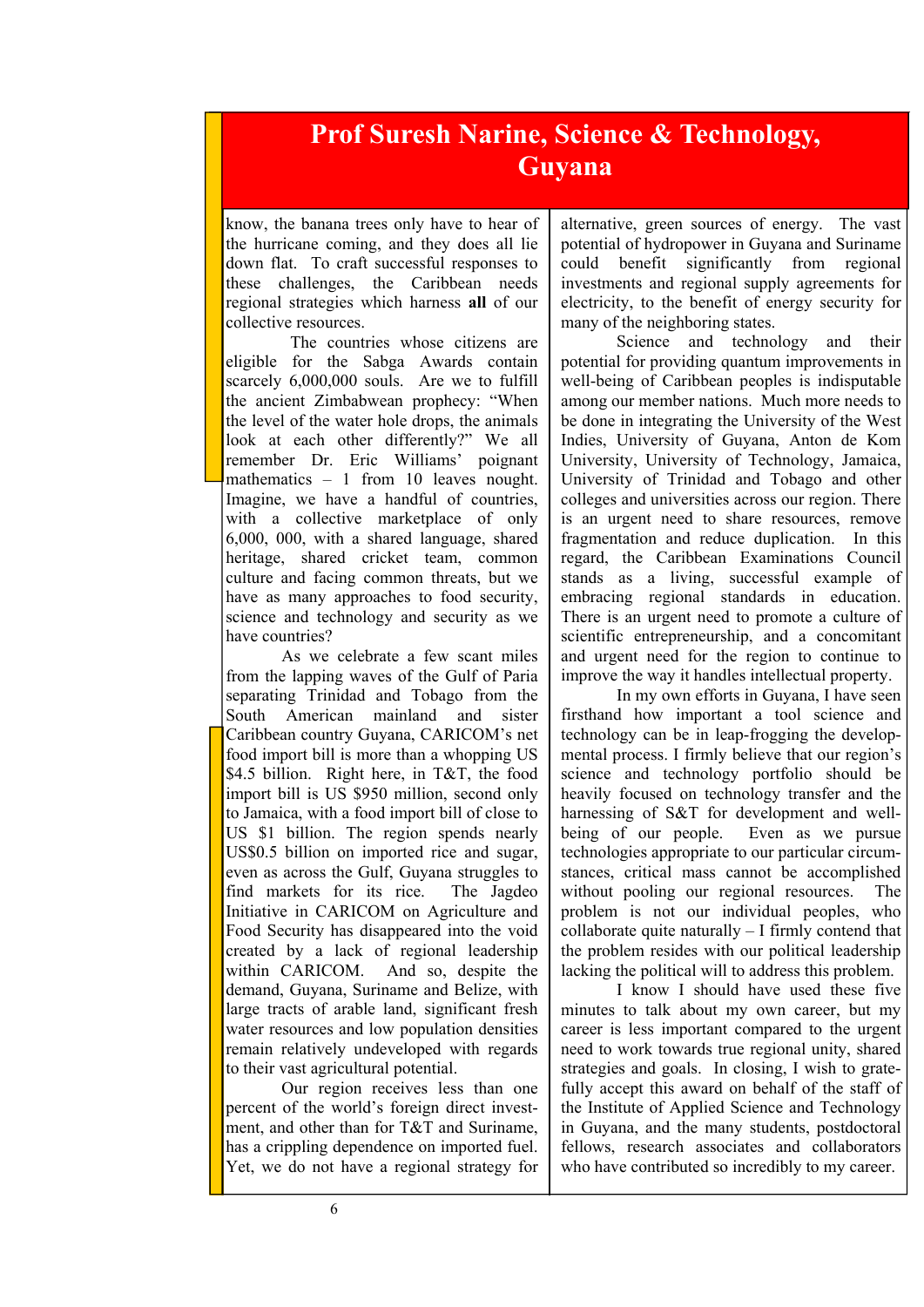### **Prof Patrick Hosein, Science & Technology, Trinidad & Tobago**



Dr. Anthony Sabga, fellow laureates, distinguished guests, ladies and gentlemen, good evening. The Anthony Sabga Caribbean Award of Excellence is, without doubt, the most prestigious award in the Caribbean region. Tonight I am honored to receive this award jointly in the Science and Technology category. I wish to thank Dr. Sabga, and all committee members who volunteered their time towards the evaluation process.

 I have many people to thank for my achievements over the years. First and foremost I wish to thank my parents, my father the late Amizool Hosein and my mother Merle Hosein who is in the audience. I love both of you and appreciate your dedication to me as well as to my siblings especially during the hard times. My mother happens to love technology so is probably busy posting, texting or tweeting on her iPhone right now.

 My siblings, my older sisters Jennifer, Margaret and Deborah and my younger brother Anthony, must also be thanked for their love and support. I am also lucky to have many relatives here in Trinidad who have always shown an interest in my career and I wish to thank them all.

 Thirty-seven years ago during my free year before attending university I met a young woman, Deborah, who would eventually become my wife. We have been blessed with two wonderful children, my son Nicholas a brilliant PhD electrical engineering student and a Lecturer at UC Davis and Patricia, an incredible singer, songwriter and musician also known by her stage name Trishes (Google it).

 I wish to thank them for their support and understanding especially during my many work related trips. I am sure many of you are familiar with the butterfly effect and I believe that this phenomenon also applies to our career paths in that small, at the time inconsequential events, can have a profound positive or negative impact on one's future. I was fortunate in this respect by having some of the best educators who provided me with the right guidance during my childhood. I especially want to thank the late Mr Steve Oudit from the Curepe Presbyterian School and the late Frs Lai Fook and Valdez from St. Mary's College for their teaching, encouragement and guidance.

 During my University life at MIT I was similarly fortunate. I wish to thank the late Professor Amar Bose who was a great mentor and friend, my MSc thesis supervisor Professor Dimitri Bertsekas who taught me how to think like a mathematician and my PhD thesis supervisor Professor Michael Athans who helped to mold me into an Electrical Engineer.

 I have also been fortunate to collaborate with some of the best researchers in their respective fields while working at various internationally renowned labs. I would just like to highlight a few individuals who were especially helpful in developing my career, Dr. William Short at Bose Corporation, Dr. Ronald Skoog at Bell Labs, Dr. Gagan Choudhury at AT&T Labs, Dr. Irfan Khan at Ericsson Communications and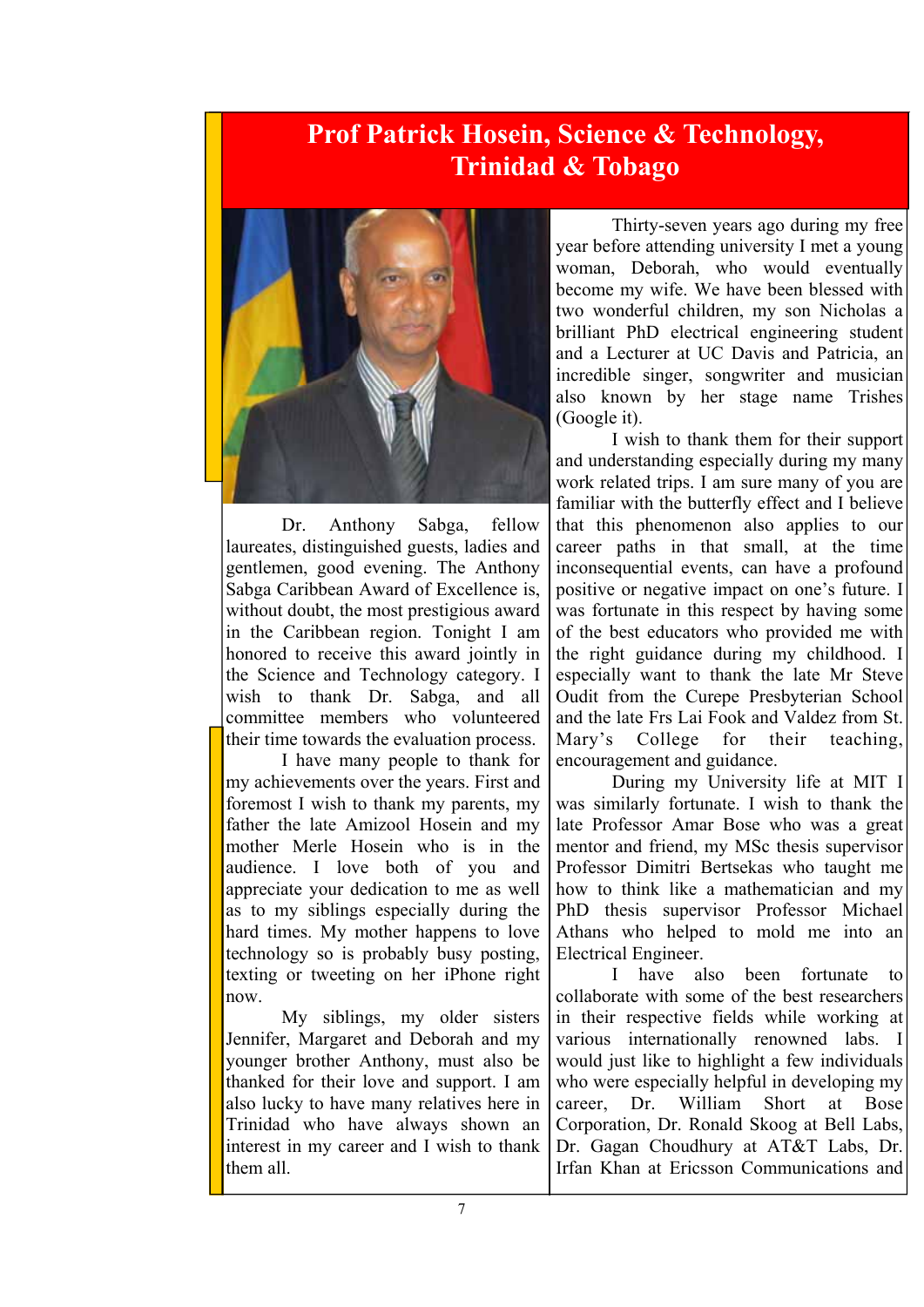#### **Prof Patrick Hosein, Science & Technology, Trinidad & Tobago**

#### Dr. Anthony Soong at Huawei.

 Finally during my first return to Trinidad in the early 90s, Professor Kenneth Julien provided the resources that I thing called the Internet. In recent times several technologies have come together to revolutionize how we communicate, how we do business and how education is advanced research. provided.

Internet, Cellular Networks and Broadband

applications, services and processes so that we can compete globally in this space.

needed to tinker with the then little-known low hanging fruit. The next step, the We have started mainly with web and mobile applications but these are the development of novel services and processes, requires more in-depth expertise and of course significant investment in

These technologies include, the process for searching content on the Web Wired Communications. Anyone of you keeping in touch with friends and family. Google, for example, improved the while Facebook improved the process for

can, right now, use your smart -phone to broadcast this event to a w o r l d w i d e a u d i e n c e because of the Web and advances in wireless communications. Any student worldwide can take the online version of many courses made avail $ab$  le by universities such as Berkley, Stanford and MIT and so be able to gauge their abilities at an international level.



Both of these required use of a d v a n c e d m a them atical. engineering and computer science techniques which are much more difficult to learn and understand than, for example, mobile application programming.

 So far we seem to be underestimating what it will take to achieve what these companies have achieved.

 Hopefully, with the help of this award, I can help produce graduate students who can get us

education but also to create novel for Excellence for choosing me.

We in the Caribbean now need to once again thank the ANSA McAL Foundatake the next step and use these tion, and the Eminent Persons Panel of technologies not only for entertainment and the Anthony N Sabga Caribbean Awards where we need to be. So on that note let me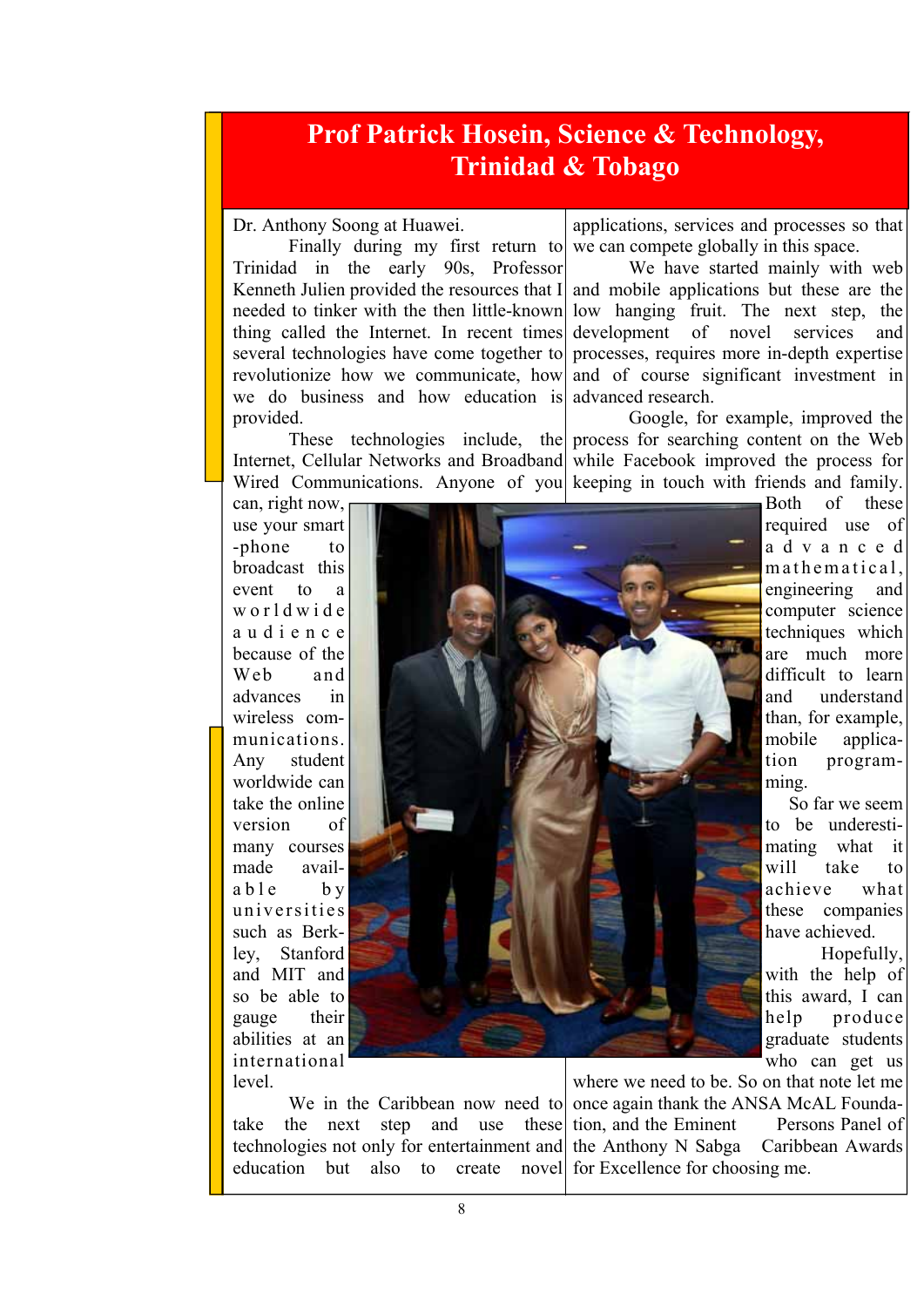#### **Monsignor Gregory Ramkissoon Public & Civic Contributions (2006)**



First of all I would like thank the ANSA McAL Foundation for allowing me the opportunity to share some thoughts with you on this auspicious occasion. Congratulations to our laureates tonight — Dr. Paloma Mohammed of Guyana, Mr. Herbert A Samuel of St. Vincent and the Grenadines, Prof. Suresh Narine of Guyana and Prof. Patrick Hosein of Trinidad & Tobago.

Time certainly flies! This is the tenth Award Ceremony and it seems as though it was just a few years ago I was honoured by the ANSA McAL foundation for our work.

At that time, I wondered about the usefulness of such an award — notwithstanding the monetary benefit, of course! Since then, I have seen the long-term reach and vision of Dr. Anthony Sabga and his team in the foundation. As I understand it, these awards were meant to honour those who have excelled in their varying fields of endeavour and to bolster and support the efforts of the awardees in their respective fields. They are NOT lifetime achievement awards, *per se,*  but instead were meant to provide an incentive, both personal and financial to the beneficiary, so that his/her work can continue in full throttle, so to speak, and to encourage others to take-on the passing baton.

I could have done three things with the money and the recognition gained by this award. One, I could have taken the award as a personal recognition of the work done thus far and pat myself on the back, full stop. But

where would that have put me? Secondly, I could have seen the award as a springboard to do many other things related to what was already being done. In part, I chose this path. I used the recognition and the money to expand our work in the countries in which we served.

Using the money as seed money for project proposals, and so we started our fourteenth home in Jamaica. We also started farming programmes in Zimbabwe. This seed money also helped us to get funds to expand our Christ in the Garbage programs in both Nicaragua and the Dominican Republic. So, the idea of the Awards to be given to works in progress was a well needed shot in the proverbial arm! Lastly, we used some of the funds to train people from Zimbabwe, the Philippines and Kenya, and of course, Jamaica in the methods and principles of setting up and maintaining Mustard Seed Communities in the countries in which we find ourselves.

In my opinion, excellence is born internally, nurtured by external factors, and will reach its maturity when it serves the greater good. In my knowledge of these awards, the people chosen have all proven that this concept of excellence can be legitimately proven. I have kept track of some of the men and women who have been chosen over the years and I am here to testify that they have all been portraying excellence in their respective fields. We may wish to remember what Vince Lombardi had to say on the matter: "perfection is not attainable, but if we chase perfection we can catch excellence".

To the laureates then, this is the right time to start thinking of how this occasion may be used for the advancement of your particular area of interest - be it scientific research, entrepreneurship or the arts. In my humble opinion, the recognition derived from this award can be used in the same ways in which we began. The Caribbean is going through very challenging times economically, socially and even culturally. We all know of the economic challenges faced by a large proportion of our respective populations. From a social standpoint, we are experiencing, in all our territories the creeping attack of criminal activities and the erosion of our social fabric from all sides. Not so obvious, but just as serious, is the "invisible" hand of the world wide web that's also chipping away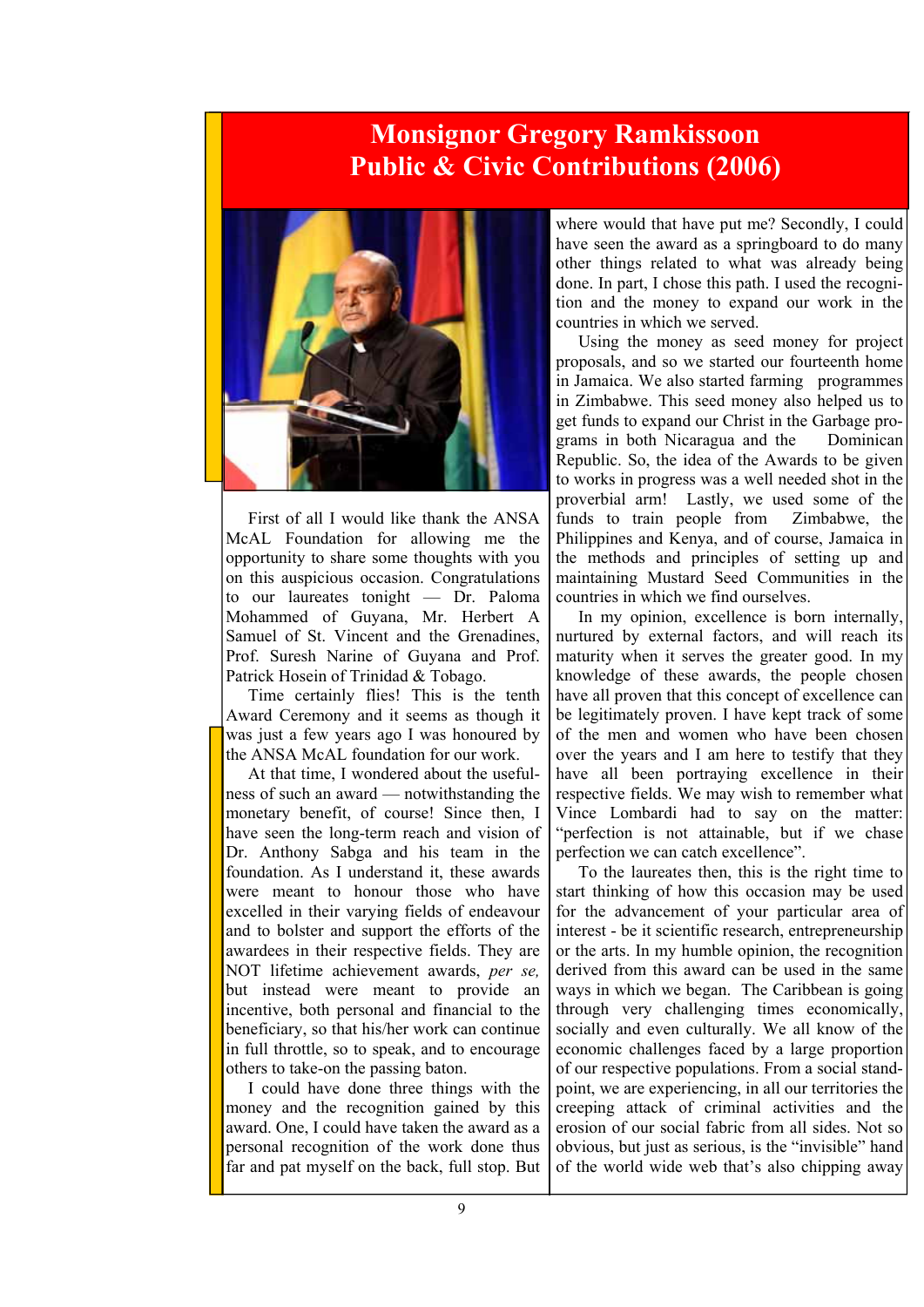#### **Monsignor Gregory Ramkissoon Public & Civic Contributions (2006)**

at our sound cultural practices and creative growth. We have been stopped in our tracks on the way to the structural transformation we started many moons ago. More than ever we need leaders in every field of endeavour to get us back on this track and to continue the journey to self-determination. We can't put the full responsibility of persistent development solely on the backs of the political elite. We all have to contribute in the creation of engines of growth so that the yawning gap between the elite and the masses can be addressed in a timely manner.

Politics aside, there aren't many institutions in the region that that we could look to for help in the business of advancing multiple strategies in the broader developmental agenda. Of course there are institutions that help us get there in many different ways, but the ANSA McAL Foundation kills two birds with one stone. It both recognises excellence in different fields and at the same time encourages this excellence (through grants and continued follow-up) to foster maturity along the same continuum started by the person in their respective areas of interest.

This evening is about the awardees, mentioned above. When I look at the calibre of persons chosen for these awards, not only this year, but since the inception of this event, I am truly amazed at what we have achieved in the English-speaking Caribbean. Dr. Mohammed, with her blending of academics and the arts will no doubt continue to show the way forward for the strengthening of our cultural traditions among our young people. As mentioned earlier our culture is under attack and what better place to start fixing this but to recognise the problem and to take off there!

As Joichi Ito puts it: "Most creative work is process of people passing ideas and inspirations from the past into the future and adding their own creativity along the way".

Galilee? In this Easter season, we all recognise the place that was rejected by many has become the central place in Christendom. We may never know but St. Vincent and the Grenadines may in the future, become the only island in the

world totally changed by solar energy and universal alternative energy practices – and becoming that shining example to the rest of the world. We are all behind you when it comes to using alternative energy and cutting the cost to beneficiaries – especially the poor and the vulnerable.

Professor Narine, the many things you have done to advance the cause of applied science and bringing this to the Caribbean is a testament to the great deposit of knowledge and expertise we have in the English-speaking Caribbean. Indeed, we are well-placed to positively affect the world in terms of our discovery and application of new ways of using technology in reference to the physical and chemical sciences. Keep going, Sir.

Finally, Professor Hosein, we continue to need people of competence in the area in which you find yourself, not only for the next few years, but indeed for the next few generations! I hope this honour and the money that comes with it will take you further along the line that you have charted out for yourself and others in our region.

All in all, we have over the years spotted talent in different fields which will not be left to get stale and stunted. With the increasing use of these talents to broaden and widen our social and technical capital, we will be in a good position to make an impact not only regionally, but increasingly so, on the International level.

Mr. Samuel, what good can come from the company of such men and women not only Indeed, as Mahatma Gandhi once said…"we can be the change we want the world to be". It was Ralph Waldo Emerson who reminded us that…"what you do speaks so loudly that I cannot hear what you say. Do not go where the path may lead, go instead where there is no path and leave a trail". As we honour you here today, and indeed to all present in this room, I recall the words of R L Stevenson…" Don't judge each day by the harvest you reap but by the seeds you plant". I am indeed proud to be in now but for the long haul.

**Explore. Dream. Discover.**